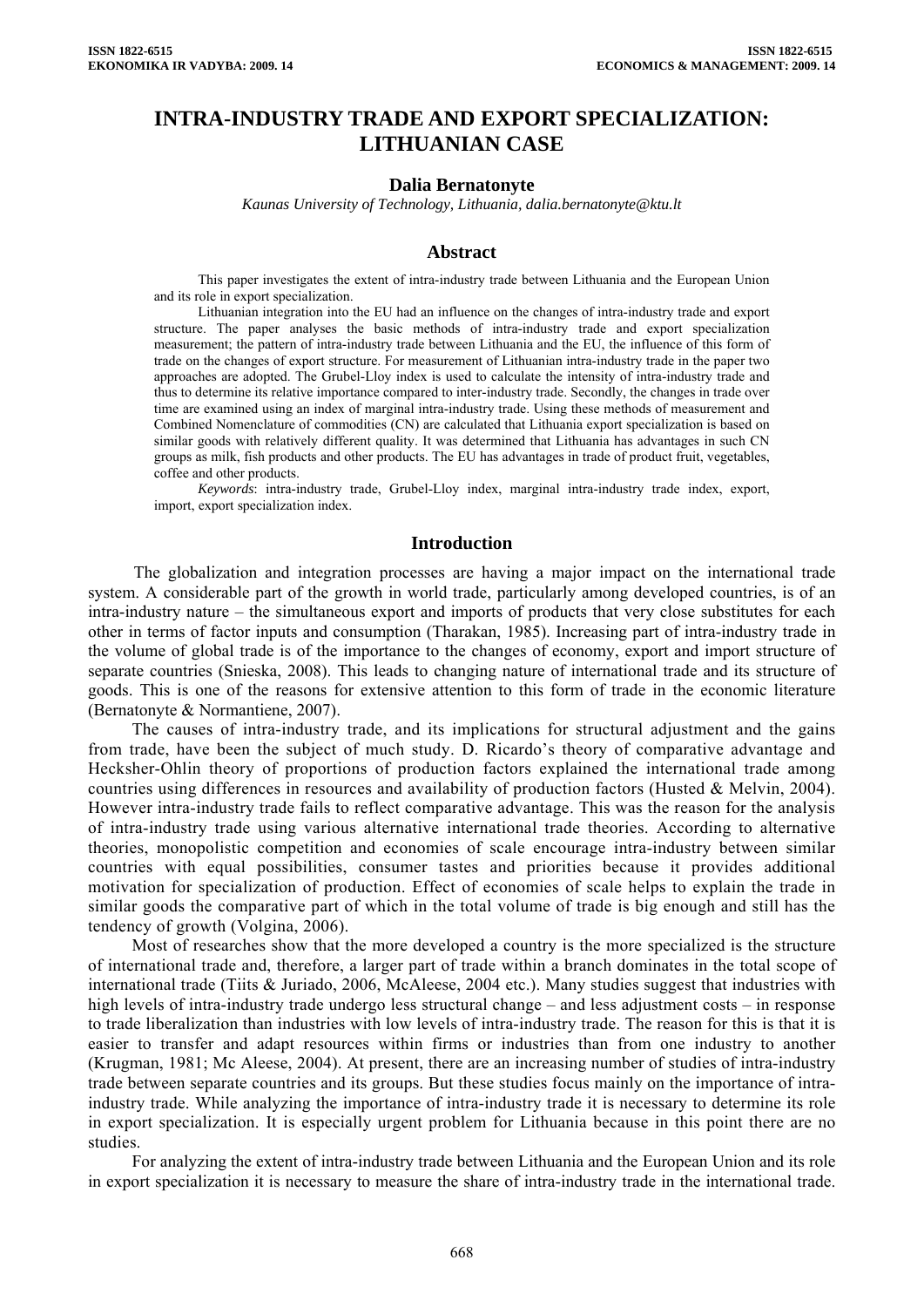The following are the dominating approaches of measurement of importance of intra-industry trade and export specialization: The Balassa index, Grubel-Lloyd index, The Aquino formula, The Bergstrand method, index of marginal intra-industry trade, export specialization index and etc (Balassa, 1966; Grubel & Lloyd, 1975; Aquino, 1978; Bergstrand, 1990; Hamilton & Kniest, 1991).

Intra-industry trade has risen rapidly in the past three decades and now accounts for more than half of all trade manufactures among the industrial countries. Over time, industrial countries have become similar in their levels of technology and in the ability of capital and skilled labour. Current economic integration process expanded the boundaries of the European Union thus influencing tendencies of changes of intraindustry trade. Lithuanian integration into the European Union had an influence on the changes of intraindustry trade between Lithuania and the members of the EU. For this reason actual problem arises – to estimate the changes of intra-industry trade and the importance of this type of trade in export specialization under existing conditions.

**The aim of the research:** to examine the trend and extent of intra-industry trade between Lithuania and the EU over 2001-2007 and its role in export specialization. Seeking for this aim, the following research tasks to be accomplished:

- to present the basic methods of intra-industry trade measurement;
- to perform analysis of Lithuanian intra-industry trade between Lithuania and the EU;
- to calculate the export specialization indices;
- to analyze the influence of intra-industry trade on the changes of export structure.

To examine the development of intra-industry trade between Lithuania and the EU, two approaches are adopted. The Grubel-Lloyd index is used to calculate the intensity of intra-industry trade and thus to determine its relative importance compared to inter-industry trade. This index as an indicator of the degree of industrial specification helps to study Lithuanian ability to compete in a more open trade setting. Secondly, the article examines changes in trade flows over time. For this purpose, different measures of marginal intraindustry trade are applied.

**The object of this research**: Lithuanian intra-industry trade.

**The methods of research are**: analysis and synthesis of the scientific literature discussing the problems of intra-industry trade; the systematic statistical data analysis of Lithuanian foreign trade; comparative analysis of changes of intra-industry trade between Lithuania and the EU using Grubel-Lloyd and marginal intra-industry trade indexes; analysis of export specialization using export specialization indices.

## **Methods of measurement of intra-industry trade and export specialization**

The development of intra-industry trade in vertically differentiated products is associated with a specialization of countries along quality ranges (Fontagné & Freudenberg, 1997). Therefore, the nature and pattern of export specialization depends on the extent of country's intra-industry trade.

Researches reveal that various methods are used for measuring intra-industry trade. The first works on this matter were presented by Bela Balassa in 1966. He proposed the first index of intra-industry trade that measured the degree of trade overlap (simultaneous import and export of goods within an industry).

Several alternative measures have been developed in the literature to assess the degree of intraindustry trade (Grubel-Lloyd index, The Aquino index, The Bergstrand method etc (Grubel, Lloyd, 1975; Aquino, 1978; Bergstrand, 1990). The index most often used to assess the importance of intra-industry trade was introduced by Grubel and Lloyd in 1975.

The traditional measure of intra-industry trade is used and the Grubel–Lloyd index calculated as:

$$
GL_i = 1 - [|X_i - M_i| / (X_i + M_i)], \qquad (1)
$$

Where  $X_i$  is the export in a certain line of goods and  $M_i$  – import in the same commodity group.

The value of GL<sub>i</sub> index can vary between 0 and 1, whereas the former denotes zero intra-industry trade and the latter corresponds to the situation where all trade is intra-industry. One should also note that trade imbalance between trading partners leads to downward deviation of the value of the GLi index, i.e. the theoretical maximum value 1, which corresponds to hundred-percent intra-industry remains unachievable. A series of low GL<sub>i</sub> index of one region or country reflect a centripetal process of industrial agglomeration and high specialization, while a series of high  $GL_i$  index values reflect a centrifugal process of industrial dispersion.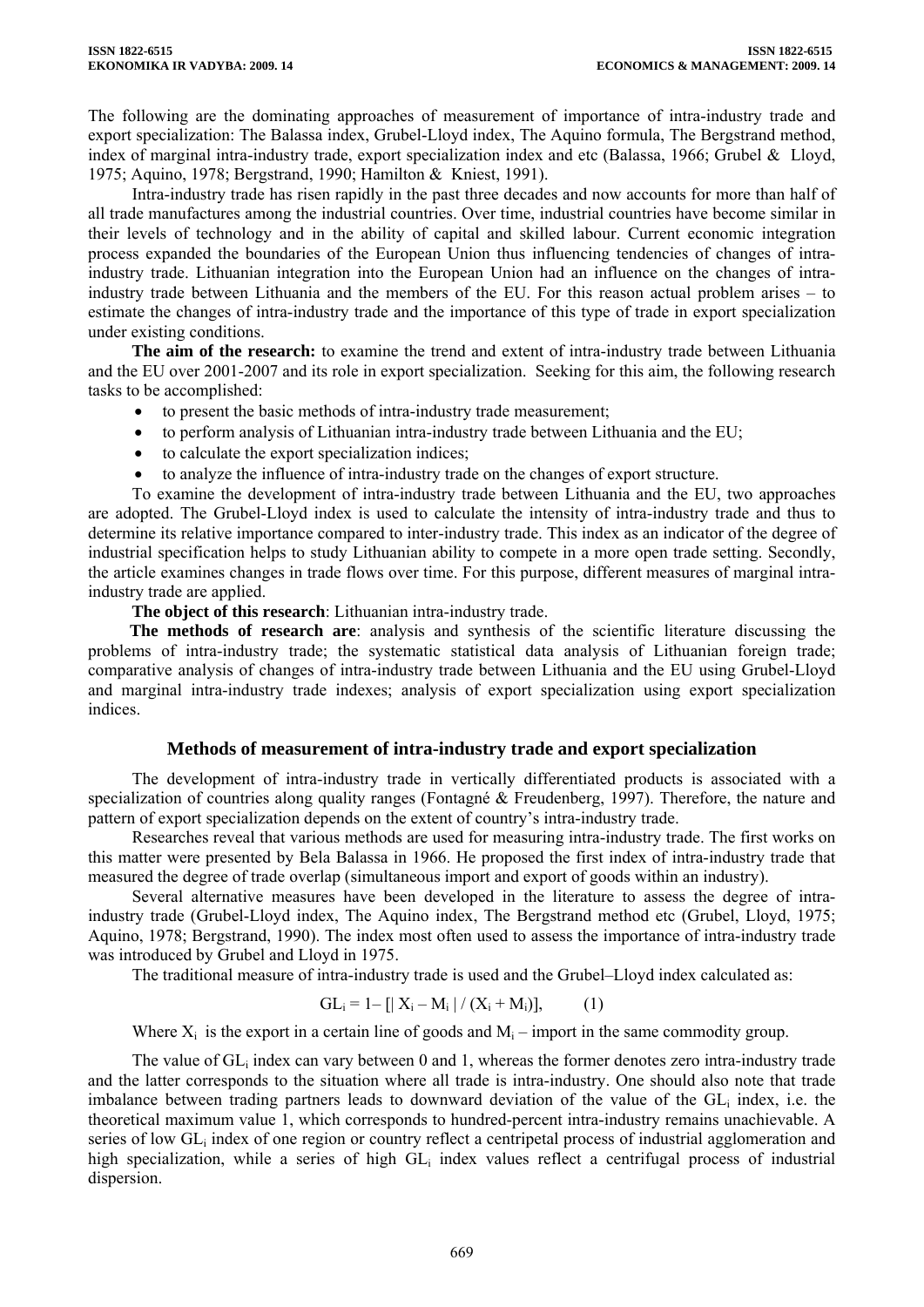Lionel Fontagne and Michael Freudenberg point out the fact that Balassa index, which is the basis of the GLi index, is used in trade literature both as an indicator of intra-industry trade and of "revealed comparative advantage". This index allows two interpretations. Firstly, when Balassa index is –1 or 1, there is no intra-industry trade and all trade is inter-industry based on comparative advantage (specialization). Secondly, if the Balassa index is 0, all trade is intra-industry trade and there is no specialization (Fontagné & Freudenberg, 1997).

The limitations of using changes in the standard Grubel–Lloyd index to capture the dynamics of changes in intra-industry trade are widely recognized. In the literature on trade liberalization has been that Grubel–Lloyd index, as measure of intra-industry trade, is negatively correlated with factor market adjustment costs. But adjustment costs are dynamic phenomena and the static Grubel–Lloyd index is not suitable measure in this instance. Consequently, recent theoretical developments stress the importance of marginal intra-industry trade in the context of the adjustment costs of trade liberalization.

Several indices of marginal intra-industry trade have been developed. The first attempt to construct an index of marginal intra-industry trade was made by Chris Hamilton and George Kniest in 1991, who argued that Grubel–Lloyd index, is not appropriate in explaining changes in trade flows over time. They indicated that for the purpose of evaluating the adjustment consequences of trade expansion it was important to focus on how intra-industry trade changes at the margin. Chris Hamilton and George Kniest offered an index which effectively calculated the proportion of the changes in exports or imports (Hamilton & Kniest, 1991). The most popular measured in recent empirical studies is that proposed by Marius Brulhart (1994), which is transposition of the Grubel–Lloyd index to trade changes:

$$
A = 1 - [(\Delta X_i - \Delta M_i) / (\Delta X_i + \Delta M_i)], \qquad (2)
$$

Where  $X_i$  and  $M_i$  have the same meaning as in the case of the GL<sub>i</sub> index;  $\Delta$  is the change in trade flows between two years.

Like the  $GL_i$  index, the A index varies between 0 and 1, where the extreme values correspond to changes trade flows that are attributable to being entirely of an inter-industry (0) and intra-industry (1) nature. The A index is defined in all cases, can be aggregated over a number of product groups using appropriate weigts and indeed shares many the familiar statistical properties of the Grubel–Lloyd index. When a country's exports and imports in a particular industry grow or shrink at a similar absolute rate (high A), trade-induced adjustment is likely to occur at the intra-industry level, while the overall performance of the industry is determined by factors which tend to affect all countries symmetrically, such as global demand or technology changes. The A index therefore captures the degree of cross-country symmetry in trade changes. Conversely, where a country's exports and imports in a particular industry show diverging trends (low A), both the trade-induced asymmetrical forces for the geographical inter-industry adjustment and exogenous factors determining the fate of the industry across all countries are likely to be relevant (Brulhart, 1994). Regarding the fact that Grubel-Lloyd index is widespread and used for the analysis of importance of intra-industry trade in separate countries, it will be used in this paper to analyze the trend and extent of this kind of trade between Lithuania and the EU. The changes in trade over time are examined using an index of marginal intra-industry trade.

Researches have employed a number of measures of export specialization. They are used for studying the structure and determinants of country's export and to identify the basis on which to build competitive advantages. Measures of revealed comparative advantage (RCA) have been used to help assess a country's export potential. The most common is the index suggested by Bela Balassa in 1965, which uses the world export share in a given sector to "normalize" the respective export share of each country, being particularly suited to perform static analysis (Balassa, 1965). Using relative export structures, the Balassa index can be written as:

$$
B_{ij} = (X_{ij} / X_i) / (X_{wj} / X_w),
$$
 (3)

Where  $X_{ij}$  is country's i export of sector j;  $X_i$  – total export of country i;  $X_{wi}$  – world export of sector j;  $X_w$  – total world export.

If the share of sector j in total exports of country j is higher than the equivalent share of sector j in world exports, then  $B_{ii} > 1$  and country i is classified as having a revealed comparative advantage in sector j A value of less than unity implies that the country has a revealed comparative disadvantage in the sector j (Trade indicators & indices, 2003).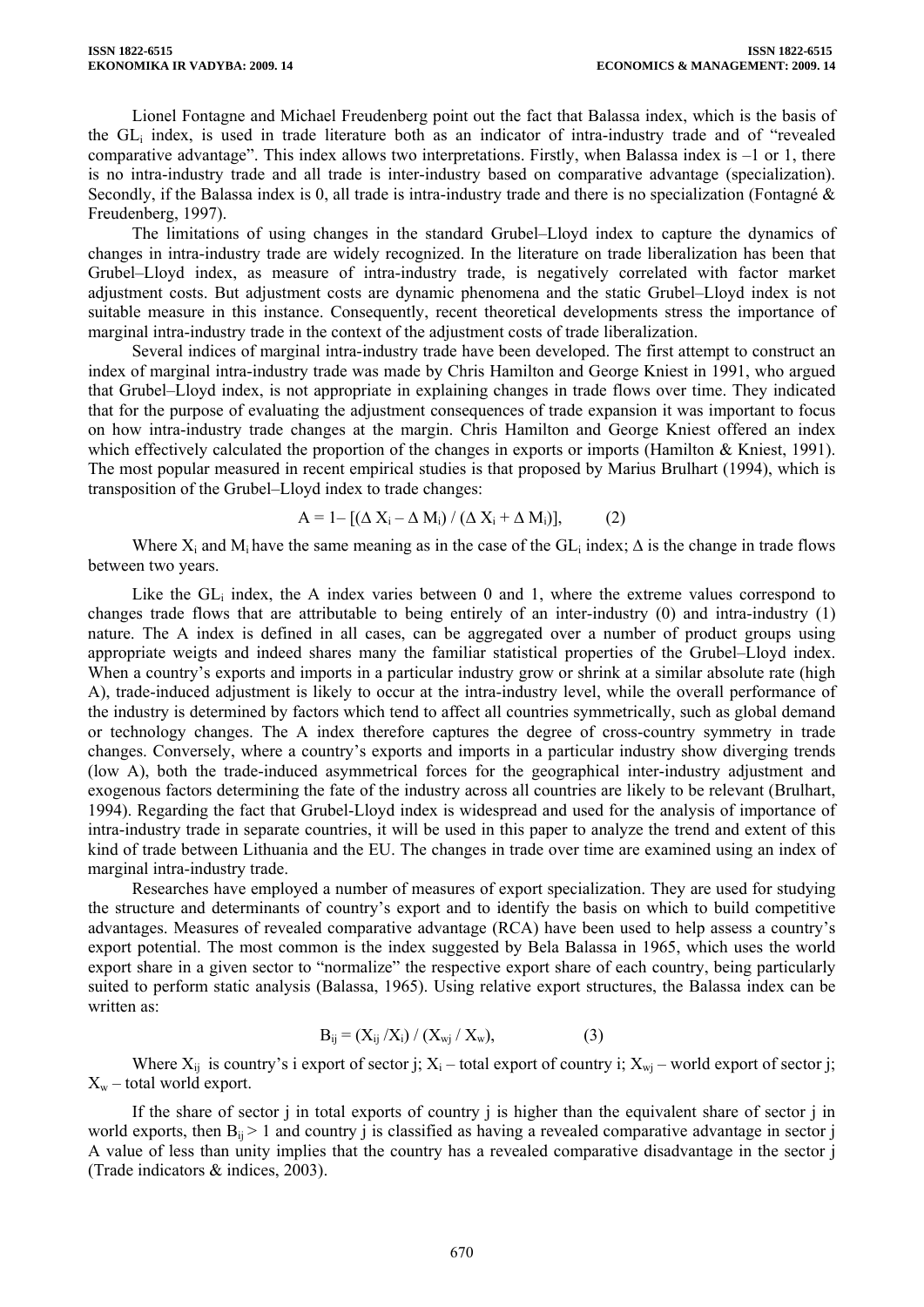The export specialization index (ES) is a slightly modified RCA index, in which the dominator is usually measured by specific markets or partners. It provides product information on revealed specialization in the export sector of a country and is calculated as the ratio of the share of a product in a country's total exports to the share of this product in imports to specific markets or partners rather than its share in world exports:

$$
ES = (X_{ij}/X_{it}) / (m_{kj}/M_{kt}), \qquad (4)
$$

Where  $X_{ii}$  is the value of country's i export of product j;  $X_{it}$  – total export of country i;  $m_{ki}$  – the value of import of product j in market k;  $M_{kt}$  – total import in market k.

The ES is similar to the RCA in that that the value of the index less than unity indicates a comparative disadvantage and a value above unity represents specialization in this market (Trade indicators & indices, 2003). To measure export specialization in trade between Lithuania and the EU, this study uses export specialization index (ES).

## **Lithuanian intra-industry trade and export specialization: empirical results**

Using the Grubel-Lloyd index and Combined Nomenclature of commodities (CN) is calculated the index of intra-industry trade between Lithuania and its main partners during the 2001-2007 (Table 1). Results presented in Table 1 reveal that generally intra-industry trade in Lithuania consist the majority part of total trade. A high level of intra-industry trade is usually attributed to a number of country specific factors, including its close geographical proximity, similar level of development, similar consumer tastes, culture, institutional, political and transport links. The analysis of intra-industry trade between Lithuania and the EU shows that the value of  $GL_i$  index is close to 1 (Table 1). This is related to the fact that the EU is the main Lithuanian trading partner: share of export of goods to the EU in the total export during 2001–2007 were the largest. This was also characteristic to the import from EU. Such a tendency remained through 2004, when Lithuania became a member of the EU. In 2007 export of Lithuanian goods to the EU comprised 64.8 % and import from the EU – 68.3% (Foreign trade in 2007, 2008). As we can see from Table 1, growth tendency is characteristic to Lithuanian intra-industry trade with CIS (Table 1).

| <b>Groups of countries</b> | Year |      |      |      |      |      |      |  |  |
|----------------------------|------|------|------|------|------|------|------|--|--|
|                            | 2001 | 2002 | 2003 | 2004 | 2005 | 2006 | 2007 |  |  |
| ES                         | 0.88 | 0.87 | 0.82 | 0.88 | 0.91 | 0.85 | 0.80 |  |  |
| CIS                        | 0.65 | 0.69 | 0.66 | 0.63 | 0.60 | 0.71 | 0.78 |  |  |
| EFTA                       | 0.85 | 0.92 | 0.65 | 0.55 | 0.71 | 0.59 | 0.61 |  |  |
| Other countries            | 0.66 | 0.68 | 0.76 | 0.62 | 0.58 | 0.64 | 0.75 |  |  |
| World total                | 0.84 | 0.64 | 0.85 | 0.86 | 0.86 | 0.84 | 0.72 |  |  |

**Table 1.** Intra-industry trade between Lithuania and its trading partners in 2001-2007

*Source: Author's calculation, Statistics database of Lithuania, January, 2009* 

When analyzing intra-industry trade between Lithuania and the EU according to Combined Nomenclature of commodities we see that huge differences in separate groups prevail (Table 2). Grubel-Lloyd indices reveal that a high magnitude of intra-industry trade exists in the following CN sections: plastics and articles thereof; rubber and articles thereof (CN VII); textile and textile articles (CN XI) and vegetable products (CN II) prepared foodstuffs, beverages and tobacco (CN IV). Low levels of intraindustry trade are observed for works of art, collector's pieces and antiques (CN XXI); vehicles, aircraft and associated transport equipment (CN XVII) (Table 2). Such situation was determined by many reasons, mainly, abolition of customs taxes for food products and alcoholic drinks from the EU States. This reduced the prices of these products, increased consumption and import thereof. On the other hand, during the examined period of time from 2001 to 2007 export of the said goods increased (Foreign trade in 2007, 2008).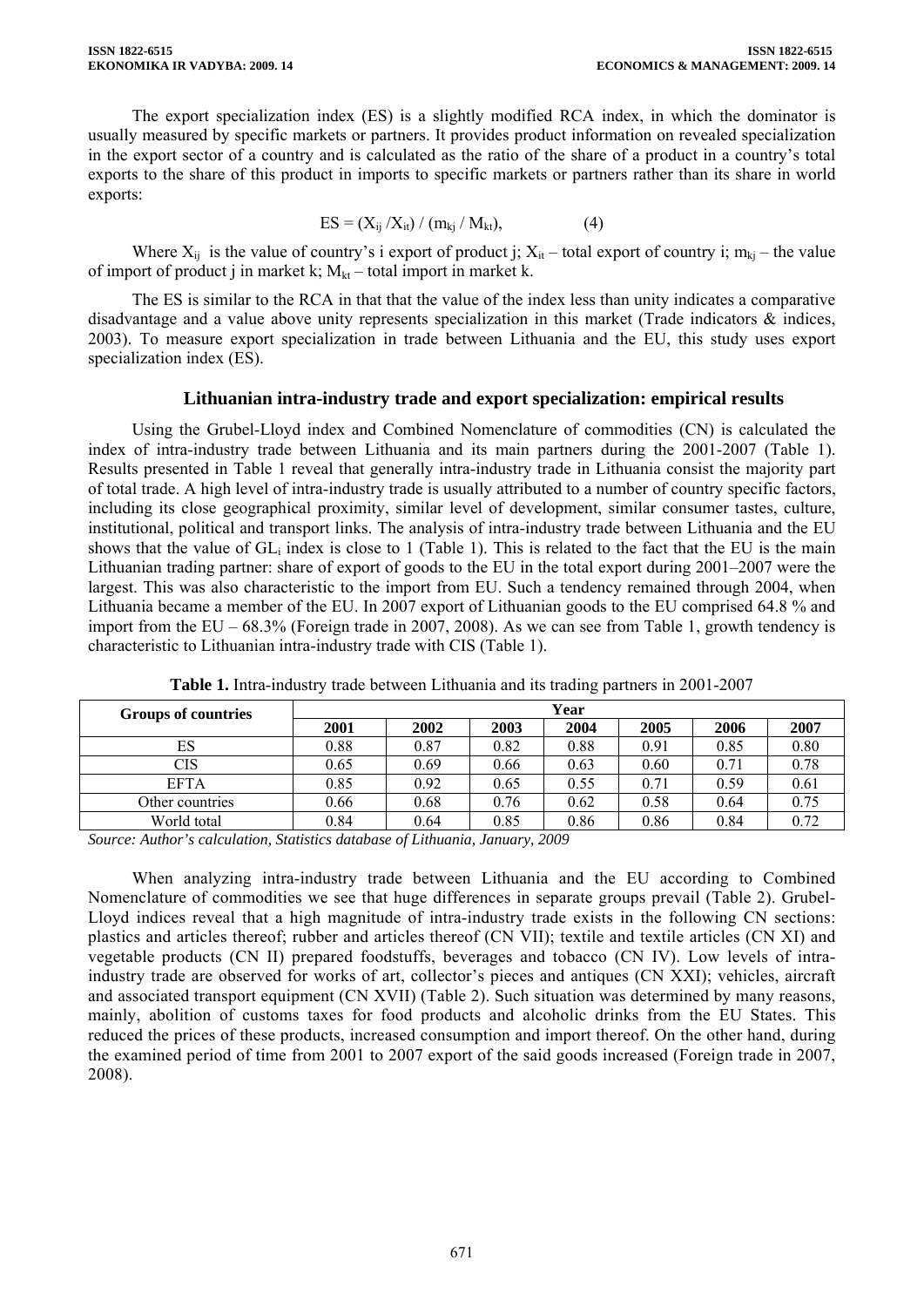| CN           | <b>CN</b> sections                                         | Year |      |      |      |      |      |      |
|--------------|------------------------------------------------------------|------|------|------|------|------|------|------|
| code         |                                                            | 2001 | 2002 | 2003 | 2004 | 2005 | 2006 | 2007 |
| Ι            | Live animals; animal products                              | 0.82 | 0.64 | 0.53 | 0.83 | 0.79 | 0.72 | 0.63 |
| $\mathbf{I}$ | Vegetable products                                         |      | 0.86 | 0.90 | 0.82 | 0.94 | 0.70 | 0.81 |
| Ш            | Animal or vegetable fats and oils                          | 0.21 | 0.26 | 0.40 | 0.44 | 0.47 | 0.67 | 0.70 |
| IV           | Prepared foodstuffs, beverages and tobacco                 | 0.85 | 0.87 | 0.86 | 0.87 | 0.96 | 0.96 | 0.99 |
| V            | Mineral products                                           | 0.09 | 0.07 | 0.09 | 0.09 | 0.10 | 0.16 | 0.26 |
| VI           | Products of the chemical or allied industries              | 0.35 | 0.40 | 0.50 | 0.74 | 0.77 | 0.61 | 0.63 |
| VII          | Plastics and articles thereof; rubber and articles thereof | 0.24 | 0.39 | 0.50 | 0.52 | 0.57 | 0.78 | 0.97 |
| VIII         | Raw hides, skins, leather, furskins and articles thereof   | 0.68 | 0.72 | 0.80 | 0.91 | 0.88 | 0.87 | 0.81 |
| IX           | Wood and articles of wood                                  | 0.21 | 0.34 | 0.49 | 0.54 | 0.56 | 0.61 | 0.63 |
| $\mathbf X$  | Pulp of wood, other fibrous celluloses material; paper     |      | 0.21 | 0.30 | 0.39 | 0.44 | 0.49 | 0.48 |
| XI           | Textile and textile articles                               | 0.75 | 0.76 | 0.80 | 0.86 | 0.49 | 0.50 | 0.98 |
| XІІ          | Footwear, headgear, umbrellas, walking sticks, whips       |      | 0.70 | 0.58 | 0.50 | 0.40 | 0.42 | 0.39 |
| XIII         | Articles of stone, plaster, cement; glass, glassware, etc. |      | 0.43 | 0.42 | 0.40 | 0.46 | 0.48 | 0.47 |
| XIV          | Natural or cultured pearls, coin, etc.                     | 0.93 | 0.92 | 0.91 | 0.91 | 0.66 | 0.66 | 0.63 |
| XV           | Base metals and articles of base metal                     | 0.63 | 0.61 | 0.60 | 0.59 | 0.57 | 0.58 | 0.59 |
| XVI          | Machinery, mechanical appliances; electrical equipment     | 0.48 | 0.49 | 0.50 | 0.53 | 0.54 | 0.54 | 0.49 |
| <b>XVII</b>  | Vehicles, aircraft and associated transport equipment      | 0.30 | 0.37 | 0.40 | 0.44 | 0.37 | 0.38 | 0.33 |
| XVIII        | Optical, photographic, medical instruments, etc.           | 0.51 | 0.54 | 0.58 | 0.59 | 0.58 | 0.59 | 0.66 |
| XIX          | Arms, ammunition; parts and accessories thereof            |      | 0.30 | 0.28 | 0.20 | 0.87 | 0.88 | 0.70 |
| XX           | Miscellaneous manufactured articles                        |      | 0.51 | 0.52 | 0.53 | 0.59 | 0.59 | 0.64 |
| XXI          | Works of art, collector's pieces and antiques              |      | 0.36 | 0.33 | 0.34 | 0.51 | 0.52 | 0.30 |
| <b>XXII</b>  | Commodities, classified by special requirements            | 0.15 | 0.14 | 0.12 | 0.10 | 0.18 | 0.18 | 0.24 |

**Table 2.** Intra-industry trade by CN sections between Lithuania and the EU in 2001-2007

*Source: Author's calculation, Statistics database of Lithuania, January, 2009.*

Thus, the changes of GLi index show not only the increased level of specialization of Lithuanian products but also the ability of manufacturers to compete under more open trading conditions when Lithuania became the member of the EU.

| CN           | <b>CN</b> sections                                         | Year      |           |  |  |  |
|--------------|------------------------------------------------------------|-----------|-----------|--|--|--|
| code         |                                                            | 2001-2004 | 2004-2007 |  |  |  |
| I            | Live animals; animal products                              | 0.63      | 0.94      |  |  |  |
| $\mathbf{I}$ | Vegetable products                                         | 0.89      | 0.81      |  |  |  |
| Ш            | Animal or vegetable fats and oils                          | 0.40      | 0.69      |  |  |  |
| IV           | Prepared foodstuffs, beverages and tobacco                 | 0.87      | 0.90      |  |  |  |
| V            | Mineral products                                           | 0.08      | 0.09      |  |  |  |
| VI           | Products of the chemical or allied industries              | 0.86      | 0.52      |  |  |  |
| VII          | Plastics and articles thereof; rubber and articles thereof | 0.18      | 0.65      |  |  |  |
| VIII         | Raw hides, skins, leather, furskins and articles thereof   | 0.96      | 0.68      |  |  |  |
| IX           | Wood and articles of wood                                  | 0.84      | 0.75      |  |  |  |
| X            | Pulp of wood, other fibrous celluloses material; paper     | 0.60      | 0.62      |  |  |  |
| XI           | Textile and textile articles                               | 0.43      | 0.68      |  |  |  |
| XII          | Footwear, headgear, umbrellas, walking sticks, whips       | 0.15      | 0.28      |  |  |  |
| XIII         | Articles of stone, plaster, cement; glass, glassware, etc. | 0.89      | 0.53      |  |  |  |
| XIV          | Natural or cultured pearls, coin, etc.                     | 0.14      | 0.54      |  |  |  |
| XV           | Base metals and articles of base metal                     | 0.57      | 0.59      |  |  |  |
| XVI          | Machinery, mechanical appliances; electrical equipment     | 0.57      | 0.44      |  |  |  |
| XVII         | Vehicles, aircraft and associated transport equipment      | 0.61      | 0.23      |  |  |  |
| XVIII        | Optical, photographic, medical instruments, etc.           | 0.69      | 0.74      |  |  |  |
| XIX          | Arms, ammunition; parts and accessories thereof            | 0.48      | 0.85      |  |  |  |
| XX           | Miscellaneous manufactured articles                        | 0.55      | 0.78      |  |  |  |
| XXI          | Works of art, collector's pieces and antiques              | 0.97      | 0.31      |  |  |  |
| <b>XXII</b>  | Commodities, classified by special requirements            | 0.04      | 0.06      |  |  |  |

**Table 3.** Marginal intra-industry trade by CN sections between Lithuania and the EU in 2001-2007

*Source: Author's calculation, Statistics database of Lithuania, January, 2009*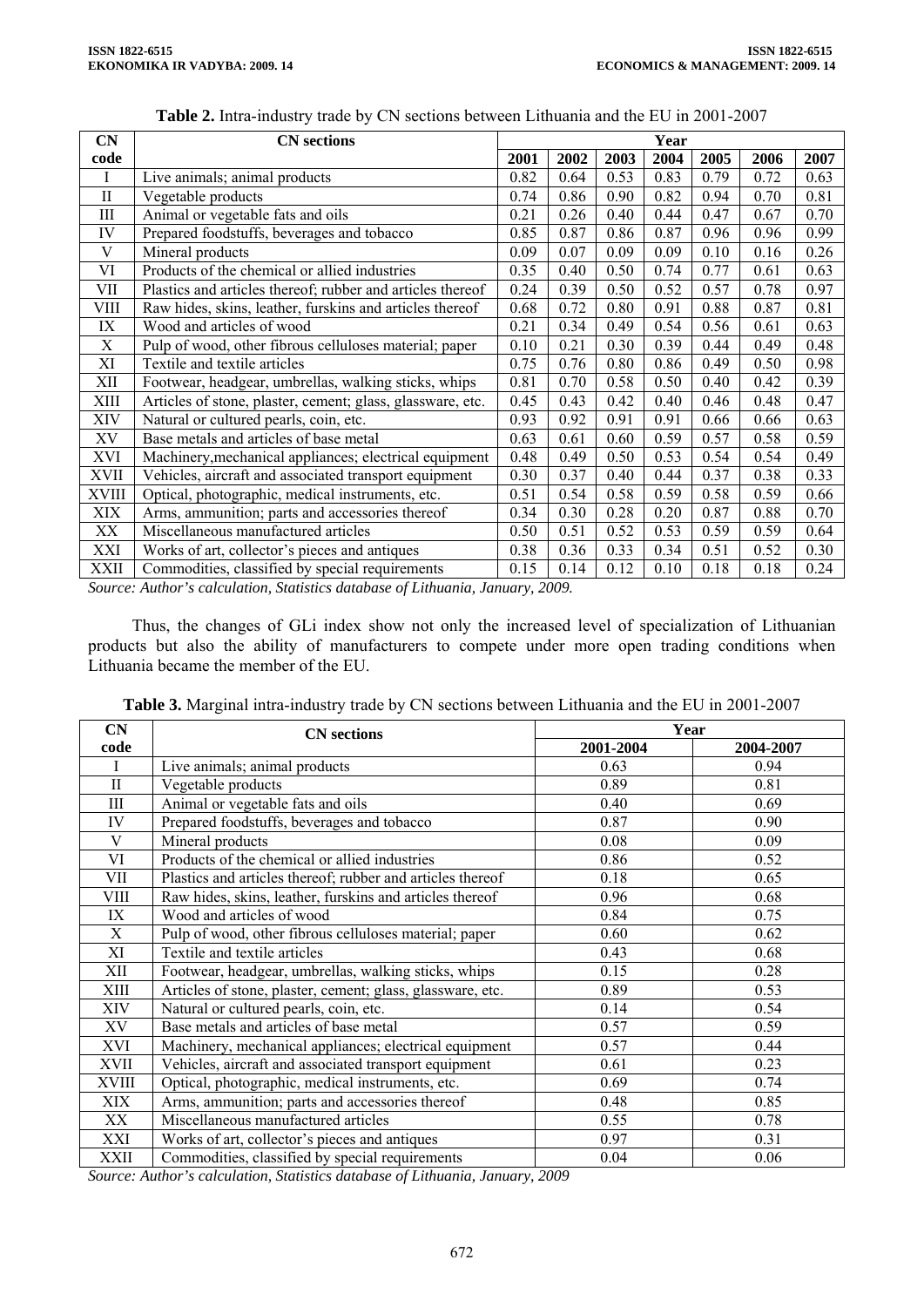The Grubel-Lloyd indices in Table 1 and Table 2 indicate a slightly upward trend in intra-industry trade. However, the Grubel-Lloyd index is most appropriate for measurement over a single period of time, i.e. is regarded as static indicator of intra-industry trade. The analysis has so far been based on indices which measure the extent of intra-industry trade as a proportion of total trade at a given point of time. Therefore, in this study are calculated A indices between Lithuania and the EU over the periods 2001-2004 and 2004-2007 based on multilateral trade flows at specified group's level. As with the Grubel-Lloyd indices, the A indices are calculated by CN sections (Table 3). The highest levels of marginal intra-industry trade between Lithuania and the EU for the period 2001-2004 are found in CN sections: II (Vegetable products); IV (Prepared foodstuffs, beverages and tobacco); VI (Products of the chemical or allied industries); IX (Wood and articles of wood article) and for the period 2004-2007 the highest A levels are for these CN sections: I (Live animals; animal products); IV (Prepared foodstuffs, beverages and tobacco). As we can see the A indices was below 0.2 for mineral products over examined period. It shows that inter-industry trade in these commodities groups dominate between Lithuania and the EU.

Using the export specialization index and Combined Nomenclature of commodities (CN) is calculated the nature of export specialization in trade between Lithuania and the EU (Table 4).

| <b>CN</b>    | <b>CN</b> sections                                         |      | Year |      |      |      |      |      |  |  |
|--------------|------------------------------------------------------------|------|------|------|------|------|------|------|--|--|
| code         |                                                            |      | 2002 | 2003 | 2004 | 2005 | 2006 | 2007 |  |  |
|              | Live animals; animal products                              | 3.02 | 3.01 | 2.96 | 2.17 | 2.14 | 2.07 | 2.00 |  |  |
| $\mathbf{I}$ | Vegetable products                                         |      | 1.09 | 1.11 | 0.93 | 1.23 | 1.36 | 1.44 |  |  |
| $\rm III$    | Animal or vegetable fats and oils                          | 0.15 | 0.23 | 0.26 | 0.29 | 0.32 | 0.44 | 0.59 |  |  |
| IV           | Prepared foodstuffs, beverages and tobacco                 | 1.31 | 1.10 | 0.90 | 0.87 | 0.65 | 0.45 | 0.34 |  |  |
| V            | Mineral products                                           | 9.70 | 9.80 | 9.90 | 9.98 | 9.87 | 9.84 | 9.82 |  |  |
| VI           | Products of the chemical or allied industries              | 0.53 | 0.58 | 0.62 | 0.67 | 0.68 | 0.67 | 0.66 |  |  |
| VII          | Plastics and articles thereof; rubber and articles thereof | 0.43 | 0.42 | 0.40 | 0.41 | 0.80 | 1.20 | 1.26 |  |  |
| VIII         | Raw hides, skins, leather, furskins and articles thereof   | 2.01 | 1.80 | 1.20 | 0.97 | 0.94 | 0.90 | 0.86 |  |  |
| IX           | Wood and articles of wood                                  | 8.35 | 6.71 | 4.00 | 2.96 | 2.76 | 2.54 | 2.42 |  |  |
| X            | Pulp of wood, other fibrous celluloses material; paper     |      | 0.41 | 0.40 | 0.38 | 0.50 | 0.60 | 0.63 |  |  |
| ΧI           | Textile and textile articles                               |      | 1.22 | 1.23 | 1.26 | 1.28 | 1.30 | 1.34 |  |  |
| XII          | Footwear, headgear, umbrellas, walking sticks, whips       |      | 0.44 | 0.36 | 0.29 | 0.28 | 0.26 | 0.27 |  |  |
| XШ           | Articles of stone, plaster, cement; glass, glassware, etc. |      | 0.50 | 0.44 | 0.40 | 0.45 | 0.48 | 0.50 |  |  |
| XIV          | Natural or cultured pearls, coin, etc.                     |      | 0.87 | 0.98 | 1.22 | 1.68 | 1.89 | 2.20 |  |  |
| XV           | Base metals and articles of base metal                     | 0.66 | 0.58 | 0.56 | 0.54 | 0.55 | 0.57 | 0.60 |  |  |
| XVI          | Machinery, mechanical appliances; electrical equipment     | 0.51 | 0.52 | 0.51 | 0.53 | 0.55 | 0.57 | 0.59 |  |  |
| XVII         | Vehicles, aircraft and associated transport equipment      | 0.47 | 0.50 | 0.51 | 0.55 | 0.52 | 0.51 | 0.53 |  |  |
| <b>XVIII</b> | Optical, photographic, medical instruments, etc.           | 0.52 | 0.54 | 0.56 | 0.59 | 0.87 | 0.98 | 1.05 |  |  |
| XIX          | Arms, ammunition; parts and accessories thereof            |      | 0.12 | 0.13 | 0.11 | 0.88 | 1.08 | 1.32 |  |  |
| XX           | Miscellaneous manufactured articles                        |      | 2.44 | 2.78 | 2.96 | 2.70 | 2.90 | 2.81 |  |  |
| XXI          | Works of art, collector's pieces and antiques              |      | 0.53 | 0.50 | 0.48 | 0.43 | 0.46 | 0.47 |  |  |
| XXII         | Commodities, classified by special requirements            |      | 0.23 | 0.14 | 0.09 | 0.50 | 0.65 | 0.75 |  |  |

**Table 4.** Lithuanian export specialization index in 2001-2007

*Source: Author's calculation, Statistics database of Lithuania, January, 2009* 

The export specialization index presented in Table 4 indicates that Lithuania has achieved comparative advantage in trade with the EU in these CN sections: I (Live animals; animal products); II (Vegetable products); IX (Wood and articles of wood); XI (Textile and textile articles. Data of Table 4 show that Lithuania has the highest comparative advantage in trade with the EU in mineral products. Such situation shows that Lithuania has comparative advantages in the trade with low-added value commodities.

Thus, the analysis of intra-industry trade and export specialization reveals that after Lithuania becoming the member of the EU, having national economics under development, structural changes of economics takes place. Having Lithuania trade with numerous foreign countries in a free trade regime influences the increase in the volumes of import and export. Due to that the share of intra-industry trade importance thereof has increased. Intra-industry trade provides more additional benefits from international trade than comparable advantage because trade within a branch enables the countries to gain benefit from larger markets. A country can simultaneously decrease the amount of produced goods and to increase the range of goods useful to the consumers. Thus, the nature of international trade is changing as well as its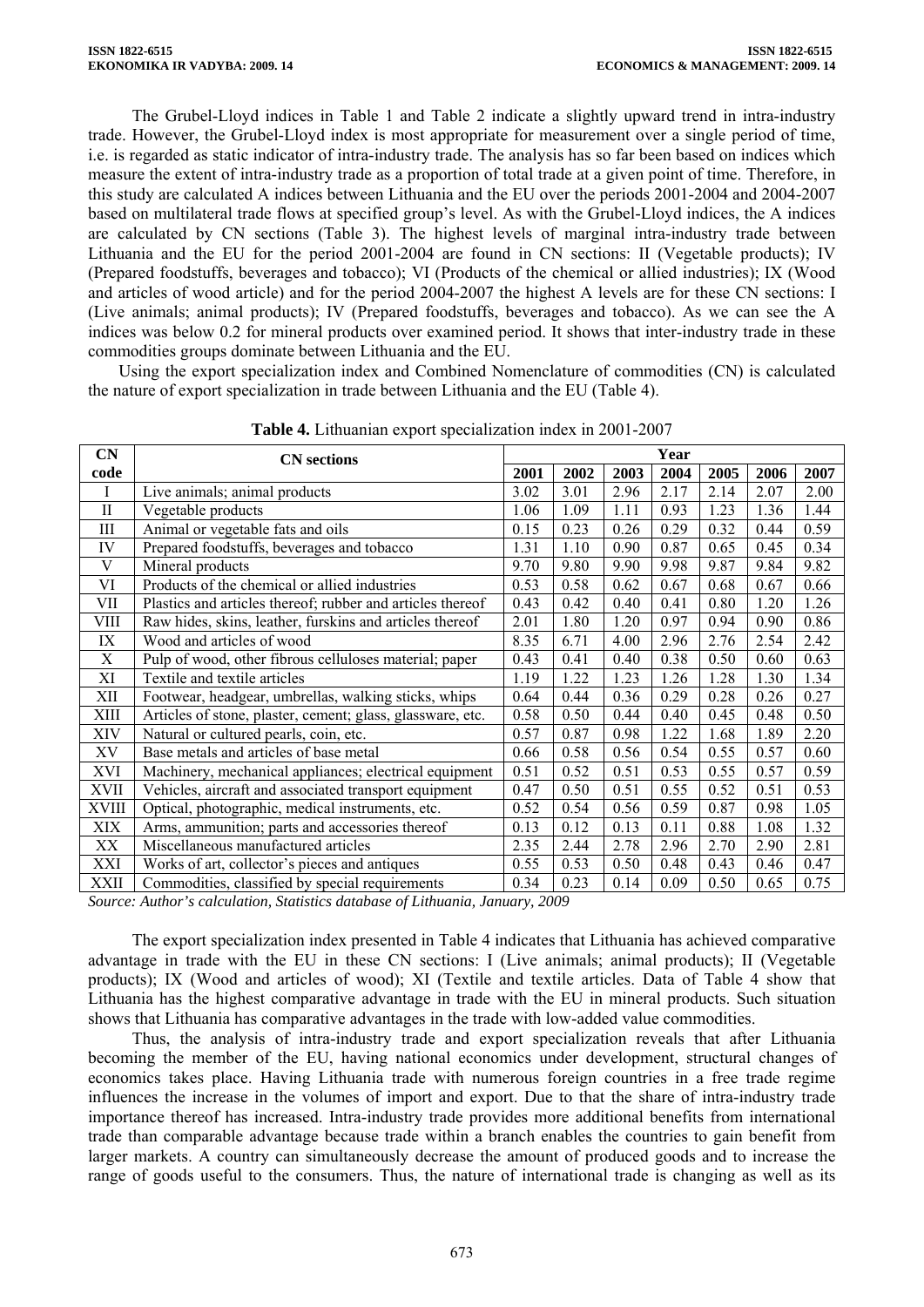structure of goods due to increasing specialization within a branch and the variety of produced goods increases.

## **Conclusions**

The globalization and integration processes are having a major impact on the international trade system. Lithuanian integration into the EU opened huge possibilities for Lithuanian foreign trade. It was determined that in recent years export of Lithuanian goods into EU countries and import from EU comprised the biggest share of all export and import. Lithuanian integration into EU had an influence on the changes of intra-industry trade between Lithuania and the members of EU. The analysis shows that intra-industry trade is an important and constantly growing modern international sector.

Researches indicate that for analyzing the extent of intra-industry trade between Lithuania and the EU and its role in export specialization it is necessary to measure the share of intra-industry trade in the international trade. The analysis of the basic methods of measurement of intra-industry trade shows that various methods are used for measuring intra-industry trade. To examine the development of intra-industry trade between Lithuania and the EU, two approaches are adopted. The Grubel-Lloyd index is used to calculate the intensity of intra-industry trade and thus to determine its relative importance compared to interindustry trade. This index as an indicator of the degree of industrial specification helps to study Lithuanian ability to compete in a more open trade setting. Secondly, the article examines changes in trade flows over time. For this purpose, different measures of marginal intra-industry trade are applied.

Researches have employed a number of measures of export specialization. They are used for studying the structure and determinants of country's export and to identify the basis on which to build competitive advantages. It was determined that export specialization index (ES) is the best of measuring export specialization in trade between Lithuania and the EU. This index helps to estimate a sector in which the country is relatively more competitive in terms of trade.

On the basis of exports and imports structure by combined nomenclature (CN) are determined that Lithuanian intra-industry trade is the most important and constantly increasing sector of international trade. Analysis shows that growth tendency of intra-industry trade is characteristic between Lithuania and the EU. This is related to the fact that the EU is the main Lithuanian trading partner.

The analysis of the calculated intra-industry indexes of Lithuania and the EU using CN shows that Lithuania has advantages in such CN sectors as plastics and articles thereof; rubber and articles thereof; textile and textile articles; vegetable products and prepared foodstuffs, beverages and tobacco. EU has advantages in trade of vehicles, aircraft, associated transport equipment; works of art, collector's pieces and antiques. This confirms that Lithuanian export specialization is based on similar goods with relatively different quality.

The analysis of the calculated marginal intra-industry by CN between Lithuania and the EU shows that Lithuania over both periods has advantages in such CN sections: vegetable products; prepared foodstuffs, beverages and tobacco. But the marginal intra-industry trade indices are lowest in mineral products; footwear, headgear, umbrellas, walking sticks, whips sections. It shows that inter-industry trade in these CN sections dominate between Lithuania and the EU. These calculation results show the main directions of nature and pattern of international trade development.

Using the export specialization index and CN it was determined the nature of export specialization in trade between Lithuania and the EU. Research indicates that Lithuania has achieved comparative advantage in trade with the EU in these CN sections: live animals; animal products; vegetable products; wood, articles of wood; textile and textile articles. It was found that the highest comparative advantage Lithuania has in trade with the EU in mineral products. Such situation shows that Lithuania has comparative advantages in the trade with low-added value commodities.

## **References**

- 1. Aquino, A. (1978). Intra-industry trade and inter-industry specialization as concurrent sources of international trade in manufactures. Weltwirtschaftliches Archiv, 114, 275-295.
- 2. Balassa, B. (1966). Tariff reductions and trade in manufactures among the industrial countries. American economic review, 56, 114-121.
- 3. Bernatonyte, D., Normantiene, A. (2007). 'Estimation of Importance of Intra-industry Trade', Inzinerine Ekonomika-Engineering Economics, vol. 3 (53), 25-34.